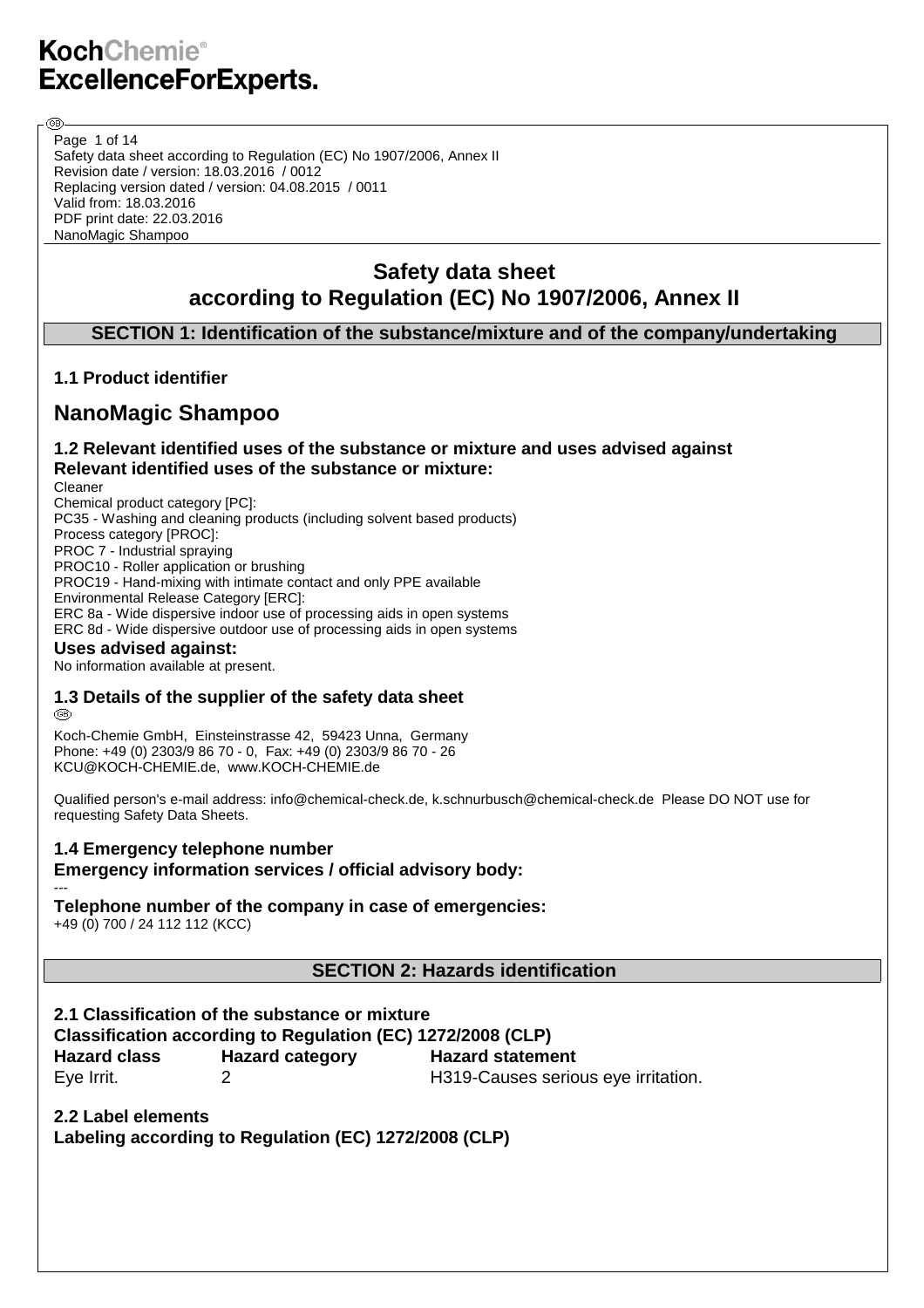Page 2 of 14

®

Safety data sheet according to Regulation (EC) No 1907/2006, Annex II Revision date / version: 18.03.2016 / 0012 Replacing version dated / version: 04.08.2015 / 0011 Valid from: 18.03.2016 PDF print date: 22.03.2016 NanoMagic Shampoo



H319-Causes serious eye irritation.

P101-If medical advice is needed, have product container or label at hand. P102-Keep out of reach of children. P280-Wear eye protection/face protection. P305+P351+P338-IF IN EYES: Rinse cautiously with water for several minutes. Remove contact lenses, if present and easy to do. Continue rinsing. P337+P313-If eye irritation persists: Get medical advice/attention.

#### **2.3 Other hazards**

The mixture does not contain any vPvB substance (vPvB = very persistent, very bioaccumulative) or is not included under XIII of the regulation (EC) 1907/2006.

The mixture does not contain any PBT substance (PBT = persistent, bioaccumulative, toxic) or is not included under XIII of the regulation (EC) 1907/2006.

## **REGULATION (EC) No 648/2004**

5 % or over but less than 15 % amphoteric surfactants less than 5 % cationic surfactants non-ionic surfactants

perfumes LINALOOL BENZISOTHIAZOLINONE

## **SECTION 3: Composition/information on ingredients**

#### **3.1 Substance**

n.a.

| 3.2 Mixture                                                   |                                                |
|---------------------------------------------------------------|------------------------------------------------|
| 1-Propanaminium, 3-amino-N-(carboxymethyl)-N,N-dimethyl-, N-  |                                                |
| (C12-18(even-numbered) acyl) derivs., hydroxides, inner salts |                                                |
| <b>Registration number (REACH)</b>                            | 01-2119513359-38-XXXX                          |
| <b>Index</b>                                                  | ---                                            |
| EINECS, ELINCS, NLP                                           | 931-513-6 (REACH-IT List-No.)                  |
| <b>CAS</b>                                                    | ---                                            |
| content %                                                     | $1 - 10$                                       |
| Classification according to Regulation (EC) 1272/2008 (CLP)   | Eye Dam. 1, H318                               |
|                                                               | Aquatic Chronic 3, H412                        |
|                                                               |                                                |
| 2-Butoxyethanol                                               | Substance for which an EU exposure limit value |
|                                                               | applies.                                       |
| <b>Registration number (REACH)</b>                            | 01-2119475108-36-XXXX                          |
| <b>Index</b>                                                  | 603-014-00-0                                   |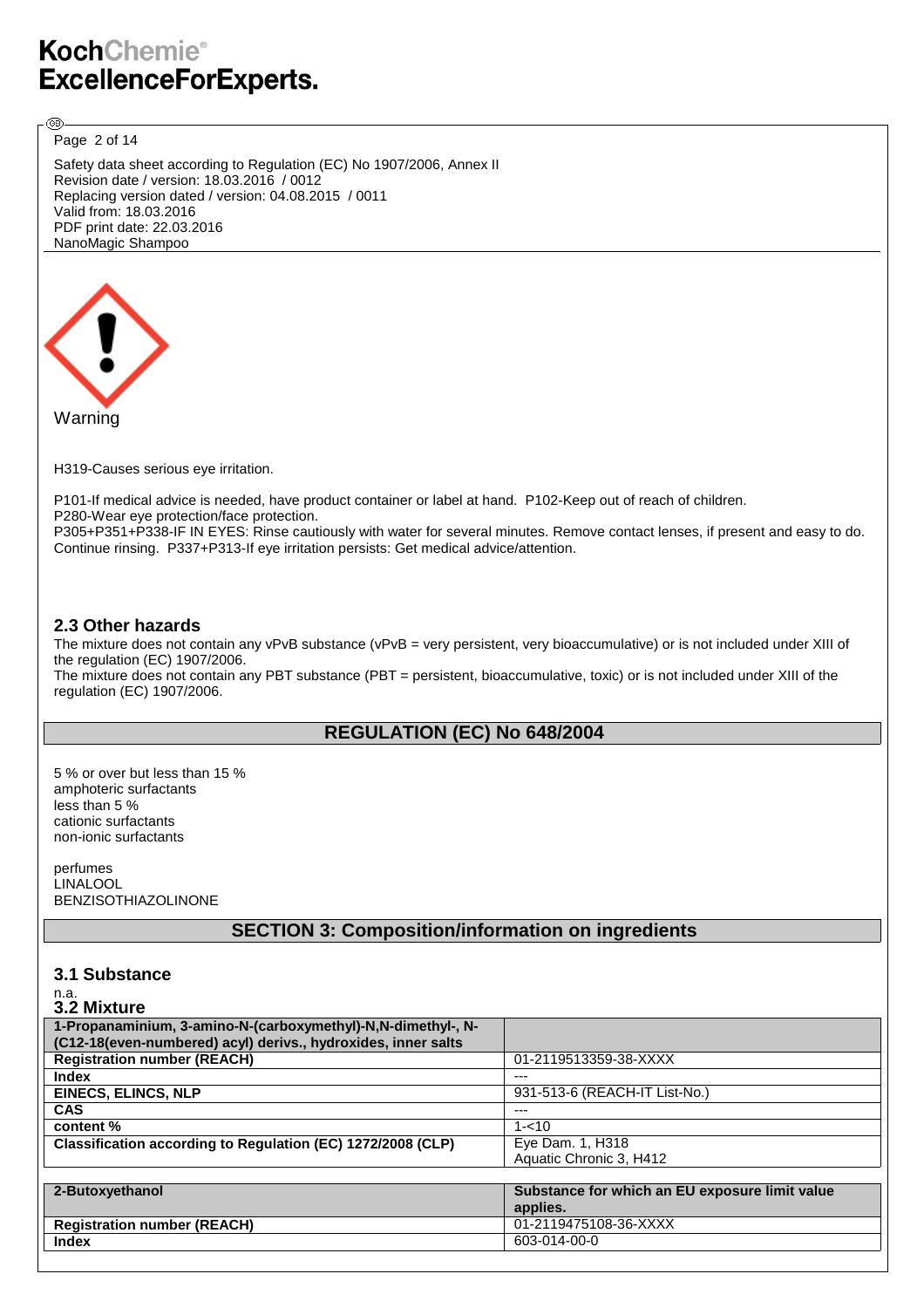Page 3 of 14

@

Safety data sheet according to Regulation (EC) No 1907/2006, Annex II Revision date / version: 18.03.2016 / 0012 Replacing version dated / version: 04.08.2015 / 0011 Valid from: 18.03.2016 PDF print date: 22.03.2016 NanoMagic Shampoo

| <b>EINECS, ELINCS, NLP</b>                                  | 203-905-0           |
|-------------------------------------------------------------|---------------------|
| <b>CAS</b>                                                  | 111-76-2            |
| content %                                                   | $1 - 5$             |
| Classification according to Regulation (EC) 1272/2008 (CLP) | Acute Tox. 4, H302  |
|                                                             | Eye Irrit. 2, H319  |
|                                                             | Skin Irrit. 2, H315 |
|                                                             | Acute Tox. 4, H312  |
|                                                             | Acute Tox. 4, H332  |

| Coconut fatty acid diethanol amide                          |                     |
|-------------------------------------------------------------|---------------------|
| <b>Registration number (REACH)</b>                          | --                  |
| <b>Index</b>                                                | $---$               |
| EINECS, ELINCS, NLP                                         | 271-657-0           |
| <b>CAS</b>                                                  | 68603-42-9          |
| content %                                                   | $1 - 5$             |
| Classification according to Regulation (EC) 1272/2008 (CLP) | Eye Irrit. 2, H319  |
|                                                             | Skin Irrit. 2, H315 |

For the text of the H-phrases and classification codes (GHS/CLP), see Section 16.

The substances named in this section are given with their actual, appropriate classification!

For substances that are listed in appendix VI, table 3.1/3.2 of the regulation (EC) no. 1272/2008 (CLP regulation) this means that all notes that may be given here for the named classification have been taken into account.

## **SECTION 4: First aid measures**

## **4.1 Description of first aid measures**

Never pour anything into the mouth of an unconscious person!

#### **Inhalation**

Remove person from danger area.

Supply person with fresh air and consult doctor according to symptoms.

#### **Skin contact**

Remove polluted, soaked clothing immediately, wash thoroughly with plenty of water and soap, in case of irritation of the skin (flare), consult a doctor.

Unsuitable cleaning product: Solvent **Thinners** 

## **Eye contact**

## Remove contact lenses.

Wash thoroughly for several minutes using copious water - call doctor immediately, have Data Sheet available.

#### **Ingestion**

Rinse the mouth thoroughly with water.

Do not induce vomiting - give copious water to drink. Consult doctor immediately.

## **4.2 Most important symptoms and effects, both acute and delayed**

If applicable delayed symptoms and effects can be found in section 11 and the absorption route in section 4.1. The following may occur:

Irritation of the eyes Irritation of the skin.

## **4.3 Indication of any immediate medical attention and special treatment needed**

Symptomatic treatment.

**SECTION 5: Firefighting measures**

## **5.1 Extinguishing media**

#### **Suitable extinguishing media**

The product does not burn. Adapt to the nature and extent of fire. Water jet spray / alcohol resistant foam / CO2 / dry extinguisher **Unsuitable extinguishing media**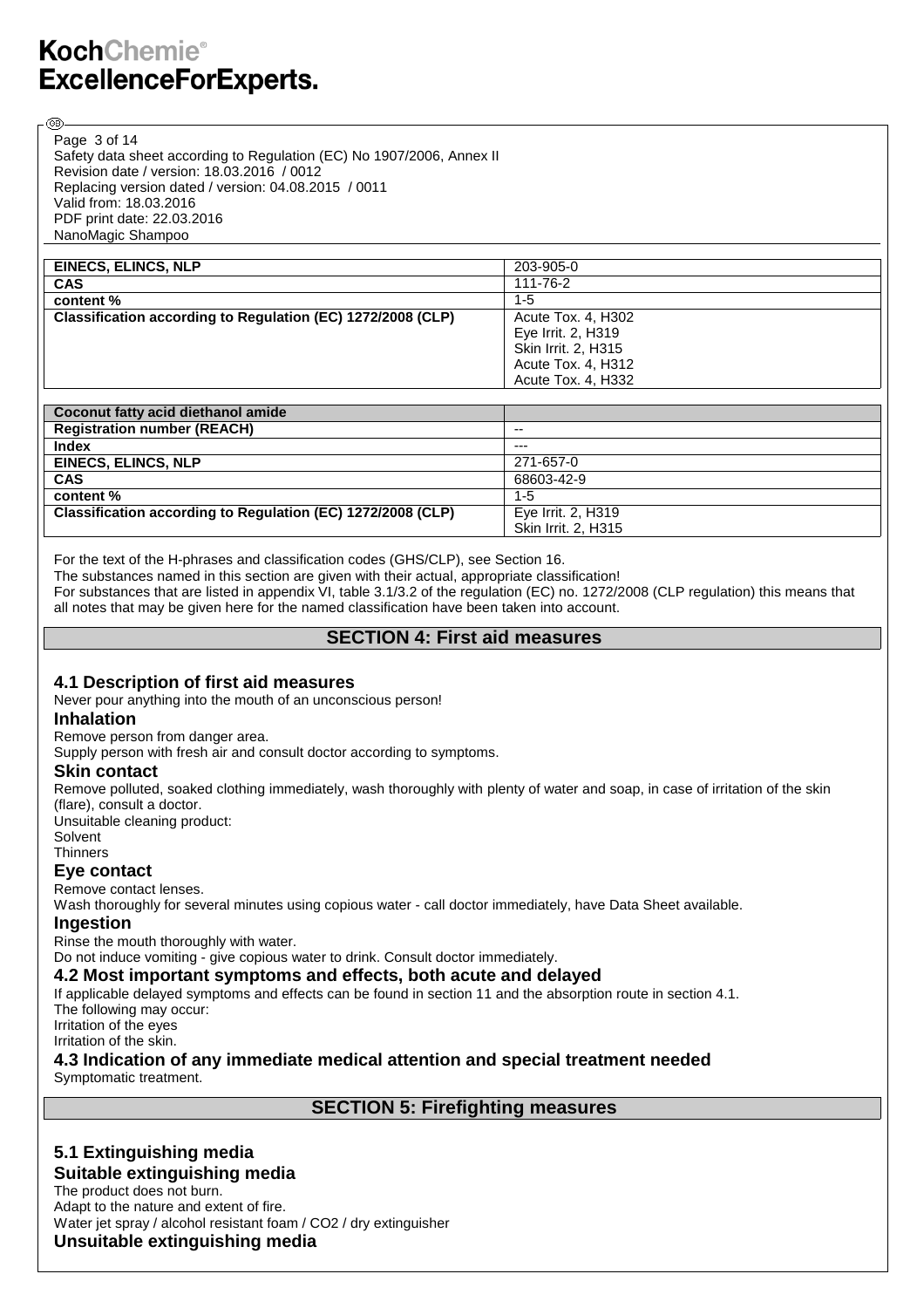Page 4 of 14

@

Safety data sheet according to Regulation (EC) No 1907/2006, Annex II Revision date / version: 18.03.2016 / 0012 Replacing version dated / version: 04.08.2015 / 0011 Valid from: 18.03.2016 PDF print date: 22.03.2016 NanoMagic Shampoo

#### High volume water jet **5.2 Special hazards arising from the substance or mixture**

In case of fire the following can develop: Oxides of carbon Oxides of sulphur Oxides of nitrogen Toxic gases **5.3 Advice for firefighters** In case of fire and/or explosion do not breathe fumes. Protective respirator with independent air supply. According to size of fire Full protection, if necessary. Dispose of contaminated extinction water according to official regulations.

**SECTION 6: Accidental release measures**

## **6.1 Personal precautions, protective equipment and emergency procedures**

Ensure sufficient supply of air. Avoid contact with eyes or skin. If applicable, caution - risk of slipping.

### **6.2 Environmental precautions**

If leakage occurs, dam up.

Resolve leaks if this possible without risk.

Prevent surface and ground-water infiltration, as well as ground penetration.

Prevent from entering drainage system.

If accidental entry into drainage system occurs, inform responsible authorities.

#### **6.3 Methods and material for containment and cleaning up**

Soak up with absorbent material (e.g. universal binding agent, sand, diatomaceous earth, sawdust) and dispose of according to Section 13. Flush residue using copious water.

Unsuitable cleaning product: Solvent

**Thinners** 

#### **6.4 Reference to other sections**

For personal protective equipment see Section 8 and for disposal instructions see Section 13.

**SECTION 7: Handling and storage**

In addition to information given in this section, relevant information can also be found in section 8 and 6.1.

#### **7.1 Precautions for safe handling**

Use working methods according to operating instructions.

#### **7.1.1 General recommendations**

Ensure good ventilation.

Avoid contact with eyes or skin. Eating, drinking, smoking, as well as food-storage, is prohibited in work-room. Observe directions on label and instructions for use.

#### **7.1.2 Notes on general hygiene measures at the workplace**

General hygiene measures for the handling of chemicals are applicable. Wash hands before breaks and at end of work.

Keep away from food, drink and animal feedingstuffs.

Remove contaminated clothing and protective equipment before entering areas in which food is consumed.

## **7.2 Conditions for safe storage, including any incompatibilities**

Keep out of access to unauthorised individuals. Store product closed and only in original packing. Not to be stored in gangways or stair wells. Store at room temperature.

## **7.3 Specific end use(s)**

No information available at present.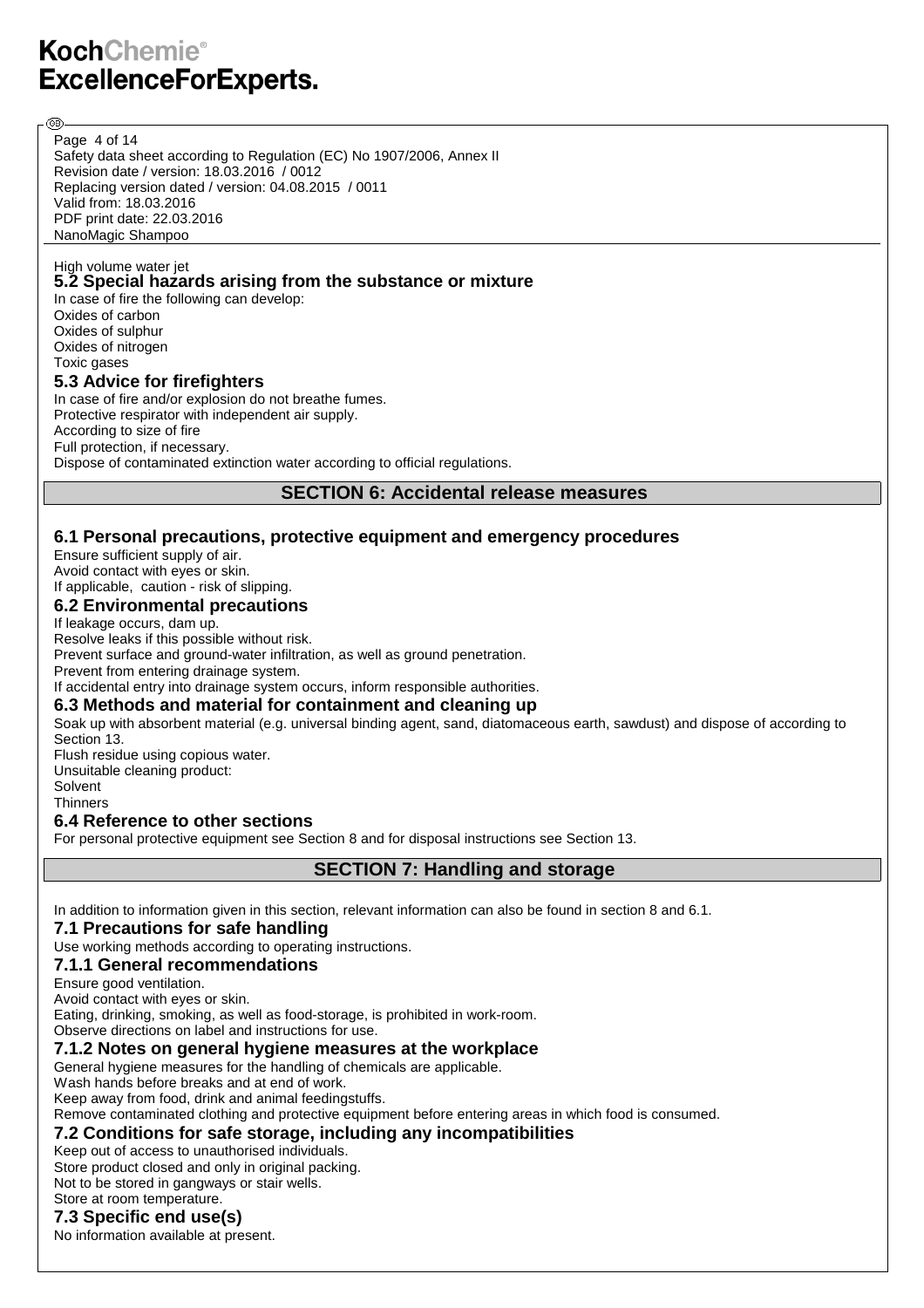Page 5 of 14

®

Safety data sheet according to Regulation (EC) No 1907/2006, Annex II Revision date / version: 18.03.2016 / 0012 Replacing version dated / version: 04.08.2015 / 0011 Valid from: 18.03.2016 PDF print date: 22.03.2016 NanoMagic Shampoo

## **SECTION 8: Exposure controls/personal protection**

### **8.1 Control parameters**

| $\circledcirc$<br><b>Chemical Name</b> | 2-Butoxyethanol                                                                                            | Content $%:1-5$ |
|----------------------------------------|------------------------------------------------------------------------------------------------------------|-----------------|
| WEL-TWA: 25 ppm (123 mg/m3) (WEL), 20  | WEL-STEL: 50 ppm (246 mg/m3) (WEL, EU)<br>$--$                                                             |                 |
| ppm (98 mg/m3) (EU)                    |                                                                                                            |                 |
| Monitoring procedures:                 | Compur - KITA-190 U(C) (548 873)                                                                           |                 |
|                                        | DFG (D) (Loesungsmittelgemische 3), DFG (E) (Solvent mixtures 3) - 1998,                                   |                 |
|                                        | 2002 - EU project BC/CEN/ENTR/000/2002-16 card 32-2 (2004)                                                 |                 |
|                                        | BMGV: 240 mmol butoxyacetic acid/mol creatinine in urine, post shift (BMGV)<br>Other information: Sk (WEL) |                 |

 WEL-TWA = Workplace Exposure Limit - Long-term exposure limit (8-hour TWA (= time weighted average) reference period) EH40. AGW = "Arbeitsplatzgrenzwert" (workplace limit value, Germany). | WEL-STEL = Workplace Exposure Limit - Short-term exposure limit (15-minute reference period). | BMGV = Biological monitoring guidance value EH40. BGW = "Biologischer Grenzwert" (biological limit value, Germany) | Other information: Sen = Capable of causing occupational asthma. Sk = Can be absorbed through skin. Carc = Capable of causing cancer and/or heritable genetic damage.

\*\* = The exposure limit for this substance is repealed through the TRGS 900 (Germany) of January 2006 with the goal of revision.

| 2-Butoxyethanol     |                                                                |                                 |                  |       |               |             |
|---------------------|----------------------------------------------------------------|---------------------------------|------------------|-------|---------------|-------------|
| Area of application | <b>Exposure route /</b><br><b>Environmental</b><br>compartment | <b>Effect on health</b>         | <b>Descripto</b> | Value | <b>Unit</b>   | <b>Note</b> |
|                     | Environment - freshwater                                       |                                 | <b>PNEC</b>      | 8,8   | mg/l          |             |
|                     | Environment - marine                                           |                                 | <b>PNEC</b>      | 0,88  | mg/l          |             |
|                     | Environment - sediment,<br>freshwater                          |                                 | <b>PNEC</b>      | 34,6  | mg/kg dw      |             |
|                     | Environment - soil                                             |                                 | <b>PNEC</b>      | 2,8   | mg/kg         |             |
|                     | Environment - sewage<br>treatment plant                        |                                 | <b>PNEC</b>      | 463   | mg/l          |             |
|                     | Environment - sediment,<br>marine                              |                                 | <b>PNEC</b>      | 3,46  | mg/kg dw      |             |
| Consumer            | Human - dermal                                                 | Short term, systemic<br>effects | <b>DNEL</b>      | 44,5  | mg/kg<br>bw/d |             |
| Consumer            | Human - inhalation                                             | Short term, systemic<br>effects | <b>DNEL</b>      | 426   | mg/m3         |             |
| Consumer            | Human - oral                                                   | Short term, systemic<br>effects | <b>DNEL</b>      | 13,4  | mg/kg<br>bw/d |             |
| Consumer            | Human - inhalation                                             | Short term, local<br>effects    | <b>DNEL</b>      | 123   | mg/m3         |             |
| Consumer            | Human - dermal                                                 | Short term, systemic<br>effects | <b>DNEL</b>      | 38    | mg/kg<br>bw/d |             |
| Consumer            | Human - inhalation                                             | Long term, systemic<br>effects  | <b>DNEL</b>      | 49    | mg/m3         |             |
| Consumer            | Human - oral                                                   | Short term, systemic<br>effects | <b>DNEL</b>      | 3,2   | mg/kg<br>bw/d |             |
| Workers / employees | Human - dermal                                                 | Short term, systemic<br>effects | <b>DNEL</b>      | 89    | mg/kg<br>bw/d |             |
| Workers / employees | Human - inhalation                                             | Short term, systemic<br>effects | <b>DNEL</b>      | 663   | mg/m3         |             |
| Workers / employees | Human - inhalation                                             | Short term, local<br>effects    | <b>DNEL</b>      | 246   | mg/m3         |             |
| Workers / employees | Human - dermal                                                 | Long term, systemic<br>effects  | <b>DNEL</b>      | 75    | mg/kg<br>bw/d |             |
| Workers / employees | Human - inhalation                                             | Short term, systemic<br>effects | <b>DNEL</b>      | 98    | mg/m3         |             |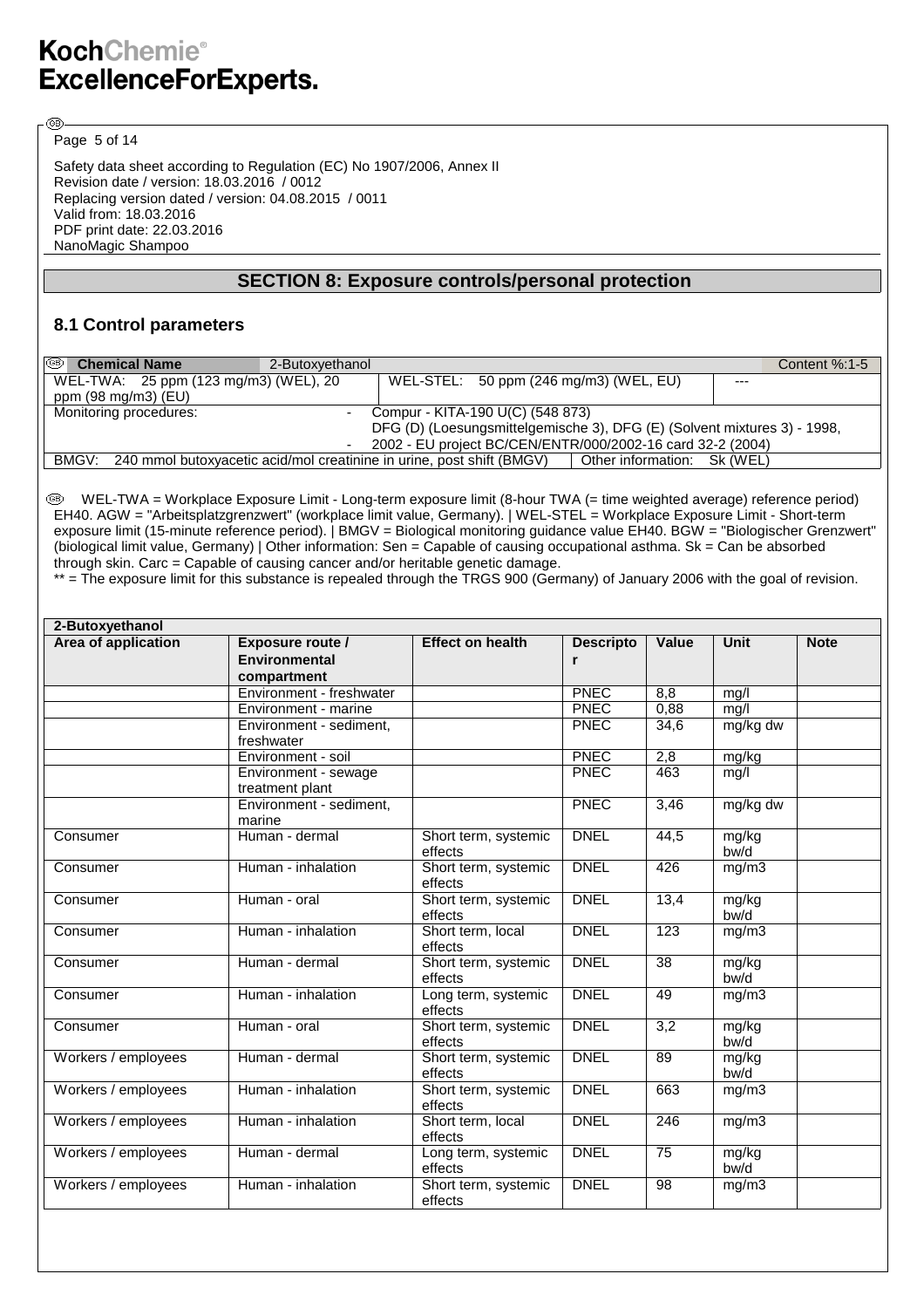@

Safety data sheet according to Regulation (EC) No 1907/2006, Annex II Revision date / version: 18.03.2016 / 0012 Replacing version dated / version: 04.08.2015 / 0011 Valid from: 18.03.2016 PDF print date: 22.03.2016 NanoMagic Shampoo Page 6 of 14

|                              | 1-Propanaminium, 3-amino-N-(carboxymethyl)-N,N-dimethyl-, N-(C12-18(even-numbered) acyl) derivs., hydroxides, inner |                                |                       |         |                 |             |
|------------------------------|---------------------------------------------------------------------------------------------------------------------|--------------------------------|-----------------------|---------|-----------------|-------------|
| salts<br>Area of application | <b>Exposure route /</b><br><b>Environmental</b><br>compartment                                                      | <b>Effect on health</b>        | <b>Descripto</b><br>r | Value   | Unit            | <b>Note</b> |
|                              | Environment - freshwater                                                                                            |                                | <b>PNEC</b>           | 0.0135  | mg/l            |             |
|                              | Environment - marine                                                                                                |                                | <b>PNEC</b>           | 0.00135 | mg/l            |             |
|                              | Environment - sewage<br>treatment plant                                                                             |                                | <b>PNEC</b>           | 3000    | mg/l            |             |
|                              | Environment - sediment,<br>freshwater                                                                               |                                | <b>PNEC</b>           |         | mg/kg dw        |             |
|                              | Environment - sediment,<br>marine                                                                                   |                                | <b>PNEC</b>           | 0,1     | mg/kg dw        |             |
|                              | Environment - soil                                                                                                  |                                | <b>PNEC</b>           | 0,8     | mg/kg dw        |             |
| Consumer                     | Human - dermal                                                                                                      | Long term, systemic<br>effects | <b>DNEL</b>           | 7,5     | mg/kg<br>bw/day |             |
| Consumer                     | Human - oral                                                                                                        | Long term, systemic<br>effects | <b>DNEL</b>           | 7,5     | mg/kg<br>bw/day |             |
| Workers / employees          | Human - inhalation                                                                                                  | Long term, systemic<br>effects | <b>DNEL</b>           | 44      | mg/m3           |             |
| Workers / employees          | Human - dermal                                                                                                      | Long term, systemic<br>effects | <b>DNEL</b>           | 12,5    | mg/kg<br>bw/day |             |

## **8.2 Exposure controls**

## **8.2.1 Appropriate engineering controls**

Ensure good ventilation. This can be achieved by local suction or general air extraction. If this is insufficient to maintain the concentration under the WEL or AGW values, suitable breathing protection should be worn. Applies only if maximum permissible exposure values are listed here.

## **8.2.2 Individual protection measures, such as personal protective equipment**

General hygiene measures for the handling of chemicals are applicable.

Wash hands before breaks and at end of work.

Keep away from food, drink and animal feedingstuffs.

Remove contaminated clothing and protective equipment before entering areas in which food is consumed.

Eye/face protection: Tight fitting protective goggles with side protection (EN 166).

Skin protection - Hand protection: Chemical resistant protective gloves (EN 374). Safety gloves made of butyl (EN 374) Minimum layer thickness in mm: 0,5 Permeation time (penetration time) in minutes: > 120 Protective hand cream recommended. The breakthrough times determined in accordance with EN 374 Part 3 were not obtained under practical conditions. The recommended maximum wearing time is 50% of breakthrough time. Skin protection - Other:

Protective working garments (e.g. safety shoes EN ISO 20345, long-sleeved protective working garments).

Respiratory protection: Normally not necessary. If OES or MEL is exceeded. Gas mask filter A (EN 14387), code colour brown Observe wearing time limitations for respiratory protection equipment.

Thermal hazards: Not applicable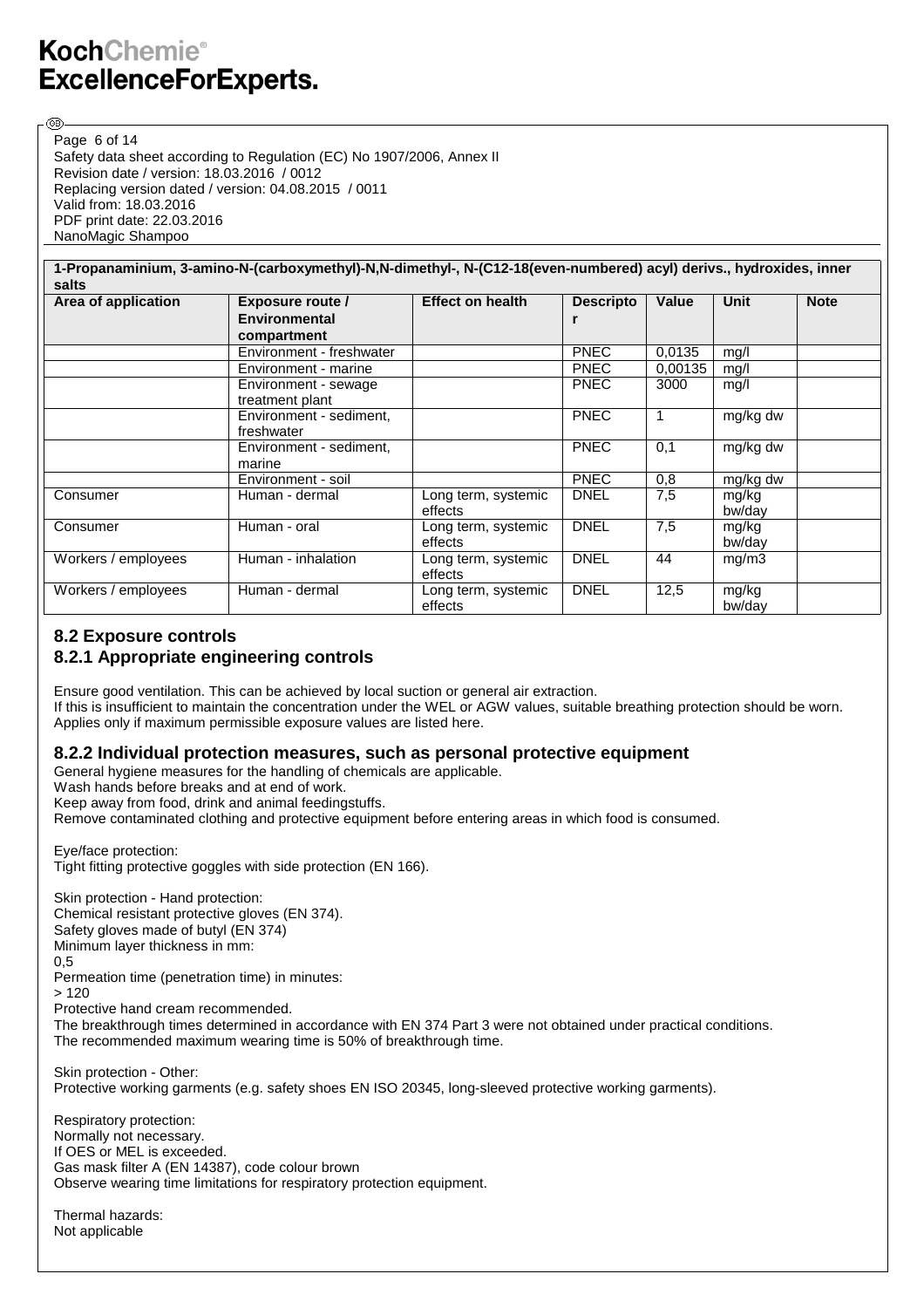Page 7 of 14

**ි**ව

Safety data sheet according to Regulation (EC) No 1907/2006, Annex II Revision date / version: 18.03.2016 / 0012 Replacing version dated / version: 04.08.2015 / 0011 Valid from: 18.03.2016 PDF print date: 22.03.2016 NanoMagic Shampoo

Additional information on hand protection - No tests have been performed.

In the case of mixtures, the selection has been made according to the knowledge available and the information about the contents. Selection of materials derived from glove manufacturer's indications.

Final selection of glove material must be made taking the breakthrough times, permeation rates and degradation into account. Selection of a suitable glove depends not only on the material but also on other quality characteristics and varies from manufacturer to manufacturer.

In the case of mixtures, the resistance of glove materials cannot be predicted and must therefore be tested before use. The exact breakthrough time of the glove material can be requested from the protective glove manufacturer and must be observed.

#### **8.2.3 Environmental exposure controls**

No information available at present.

### **SECTION 9: Physical and chemical properties**

#### **9.1 Information on basic physical and chemical properties**

| Physical state:                          | Liquid                    |
|------------------------------------------|---------------------------|
| Colour:                                  | Yellow. Green             |
| Odour:                                   | Fruity                    |
| Odour threshold:                         | Not determined            |
| pH-value:                                | 5.5                       |
| Melting point/freezing point:            | Not determined            |
| Initial boiling point and boiling range: | Not determined            |
| Flash point:                             | n.a.                      |
| Evaporation rate:                        | Not determined            |
| Flammability (solid, gas):               | Not determined            |
| Lower explosive limit:                   | n.a.                      |
| Upper explosive limit:                   | n.a.                      |
| Vapour pressure:                         | Not determined            |
| Vapour density (air $= 1$ ):             | Not determined            |
| Density:                                 | 1,01 g/ml $(20^{\circ}C)$ |
| Bulk density:                            | Not determined            |
| Solubility(ies):                         | Not determined            |
| Water solubility:                        | Soluble                   |
| Partition coefficient (n-octanol/water): | Not determined            |
| Auto-ignition temperature:               | Not determined            |
| Decomposition temperature:               | Not determined            |
| Viscosity:                               | Not determined            |
| Explosive properties:                    | Not determined            |
| Oxidising properties:                    | Not determined            |
| 9.2 Other information                    |                           |
| Miscibility:                             | Not determined            |
| Fat solubility / solvent:                | Not determined            |
| Conductivity:                            | Not determined            |
| Surface tension:                         | Not determined            |
| Solvents content:                        | Not determined            |

### **SECTION 10: Stability and reactivity**

#### **10.1 Reactivity**

The product has not been tested. **10.2 Chemical stability** Stable with proper storage and handling. **10.3 Possibility of hazardous reactions** No dangerous reactions are known. **10.4 Conditions to avoid** None known **10.5 Incompatible materials** None known **10.6 Hazardous decomposition products**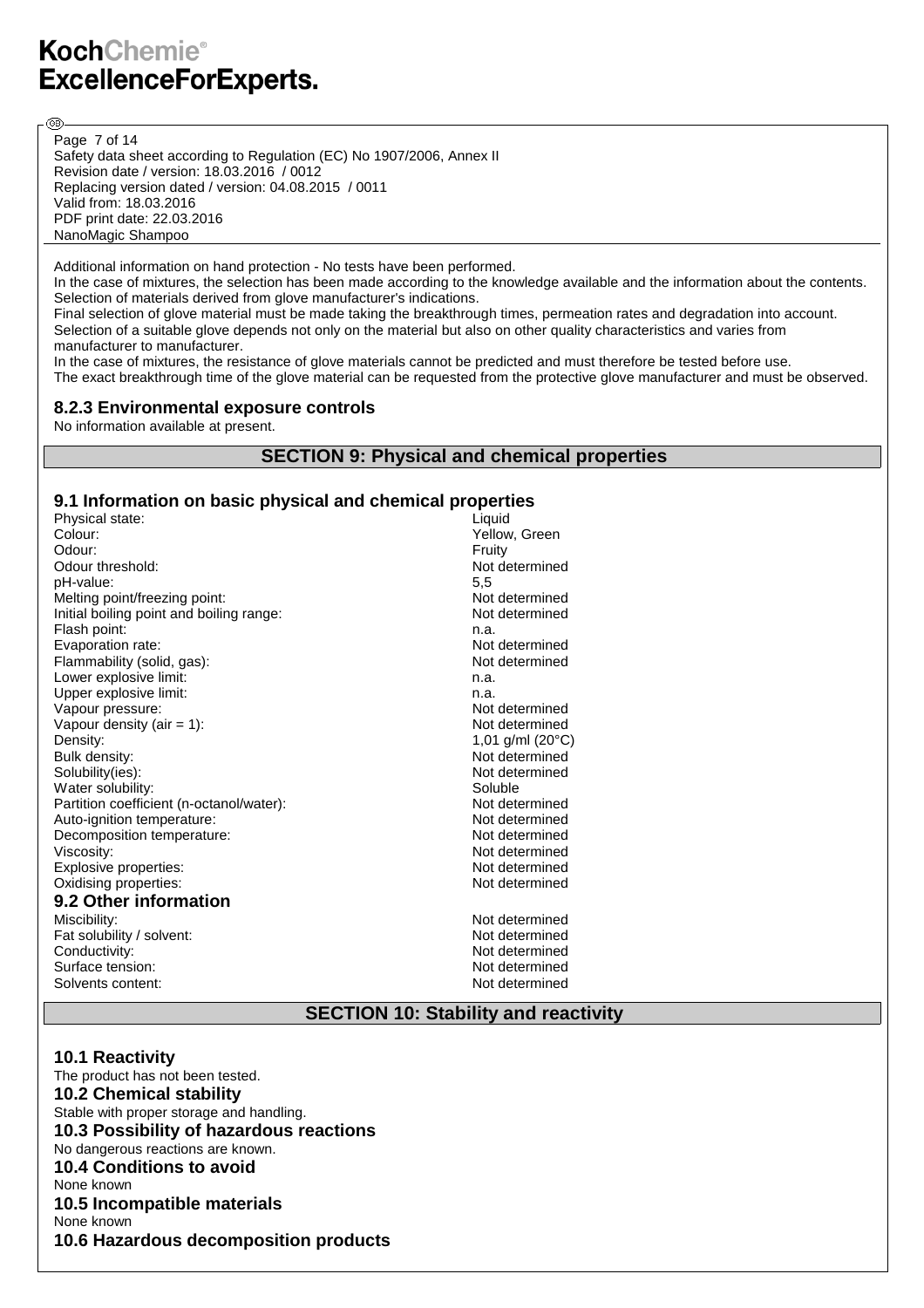®

Safety data sheet according to Regulation (EC) No 1907/2006, Annex II Revision date / version: 18.03.2016 / 0012 Replacing version dated / version: 04.08.2015 / 0011 Valid from: 18.03.2016 PDF print date: 22.03.2016 NanoMagic Shampoo Page 8 of 14

No decomposition when used as directed.

## **SECTION 11: Toxicological information**

### **11.1 Information on toxicological effects**

Possibly more information on health effects, see Section 2.1 (classification).

| NanoMagic Shampoo                |            |       |         |          |                    |                   |  |
|----------------------------------|------------|-------|---------|----------|--------------------|-------------------|--|
| <b>Toxicity / effect</b>         | Endpoi     | Value | Unit    | Organism | <b>Test method</b> | <b>Notes</b>      |  |
|                                  | nt         |       |         |          |                    |                   |  |
| Acute toxicity, by oral route:   | <b>ATE</b> | >2000 | mg/kg   |          |                    | calculated value  |  |
| Acute toxicity, by dermal        | <b>ATE</b> | >2000 | mg/kg   |          |                    | calculated value  |  |
| route:                           |            |       |         |          |                    |                   |  |
| Acute toxicity, by inhalation:   | <b>ATE</b> | >20   | mg/l/4h |          |                    | calculated value, |  |
|                                  |            |       |         |          |                    | Vapours           |  |
| Acute toxicity, by inhalation:   | <b>ATE</b> | >5    | mg/l/4h |          |                    | calculated value, |  |
|                                  |            |       |         |          |                    | Aerosol           |  |
| Skin corrosion/irritation:       |            |       |         |          |                    | n.d.a.            |  |
| Serious eye                      |            |       |         |          |                    | n.d.a.            |  |
| damage/irritation:               |            |       |         |          |                    |                   |  |
| Respiratory or skin              |            |       |         |          |                    | n.d.a.            |  |
| sensitisation:                   |            |       |         |          |                    |                   |  |
| Germ cell mutagenicity:          |            |       |         |          |                    | n.d.a.            |  |
| Carcinogenicity:                 |            |       |         |          |                    | n.d.a.            |  |
| Reproductive toxicity:           |            |       |         |          |                    | n.d.a.            |  |
| Specific target organ toxicity - |            |       |         |          |                    | n.d.a.            |  |
| single exposure (STOT-SE):       |            |       |         |          |                    |                   |  |
| Specific target organ toxicity - |            |       |         |          |                    | n.d.a.            |  |
| repeated exposure (STOT-         |            |       |         |          |                    |                   |  |
| $RE)$ :                          |            |       |         |          |                    |                   |  |
| Aspiration hazard:               |            |       |         |          |                    | n.d.a.            |  |
| Symptoms:                        |            |       |         |          |                    | n.d.a.            |  |

| <b>Toxicity / effect</b>                                                   | Endpoi<br>nt | Value    | Unit  | Organism   | <b>Test method</b>                                                        | <b>Notes</b>      |
|----------------------------------------------------------------------------|--------------|----------|-------|------------|---------------------------------------------------------------------------|-------------------|
| Acute toxicity, by oral route:                                             | LD50         | >2000    | mg/kg | Rat        | OECD 401 (Acute<br>Oral Toxicity)                                         |                   |
| Acute toxicity, by dermal<br>route:                                        | LD50         | >2000    | mg/kg | Rat        | OECD 402 (Acute<br>Dermal Toxicity)                                       |                   |
| Acute toxicity, by inhalation:                                             |              |          |       |            |                                                                           | n.d.a.            |
| Skin corrosion/irritation:                                                 |              |          |       | Rabbit     | OECD 404 (Acute<br>Dermal<br>Irritation/Corrosion)                        | Not irritant      |
| Respiratory or skin<br>sensitisation:                                      |              |          |       | Guinea pig | OECD 406 (Skin<br>Sensitisation)                                          | Not sensitizising |
| Germ cell mutagenicity:                                                    |              |          |       |            | OECD 476 (In Vitro<br><b>Mammalian Cell</b><br><b>Gene Mutation Test)</b> | Negative          |
| Reproductive toxicity:                                                     | <b>NOEL</b>  | 300-1000 | mg/kg | Rat        | OECD 414 (Prenatal<br>Developmental<br><b>Toxicity Study)</b>             | Female            |
| Specific target organ toxicity -<br>repeated exposure (STOT-<br>RE), oral: | <b>NOEL</b>  | 300      | mg/kg |            | OECD 408<br>(Repeated Dose 90-<br>Day Oral Toxicity<br>Study in Rodents)  |                   |

| 2-Butoxvethanol                |        |              |       |          |                    |              |
|--------------------------------|--------|--------------|-------|----------|--------------------|--------------|
| Toxicity / effect              | Endpoi | <b>Value</b> | Unit  | Organism | <b>Test method</b> | <b>Notes</b> |
|                                | nt     |              |       |          |                    |              |
| Acute toxicity, by oral route: | LD50   | 746          | mg/kg | Rat      |                    |              |
|                                |        |              |       |          |                    |              |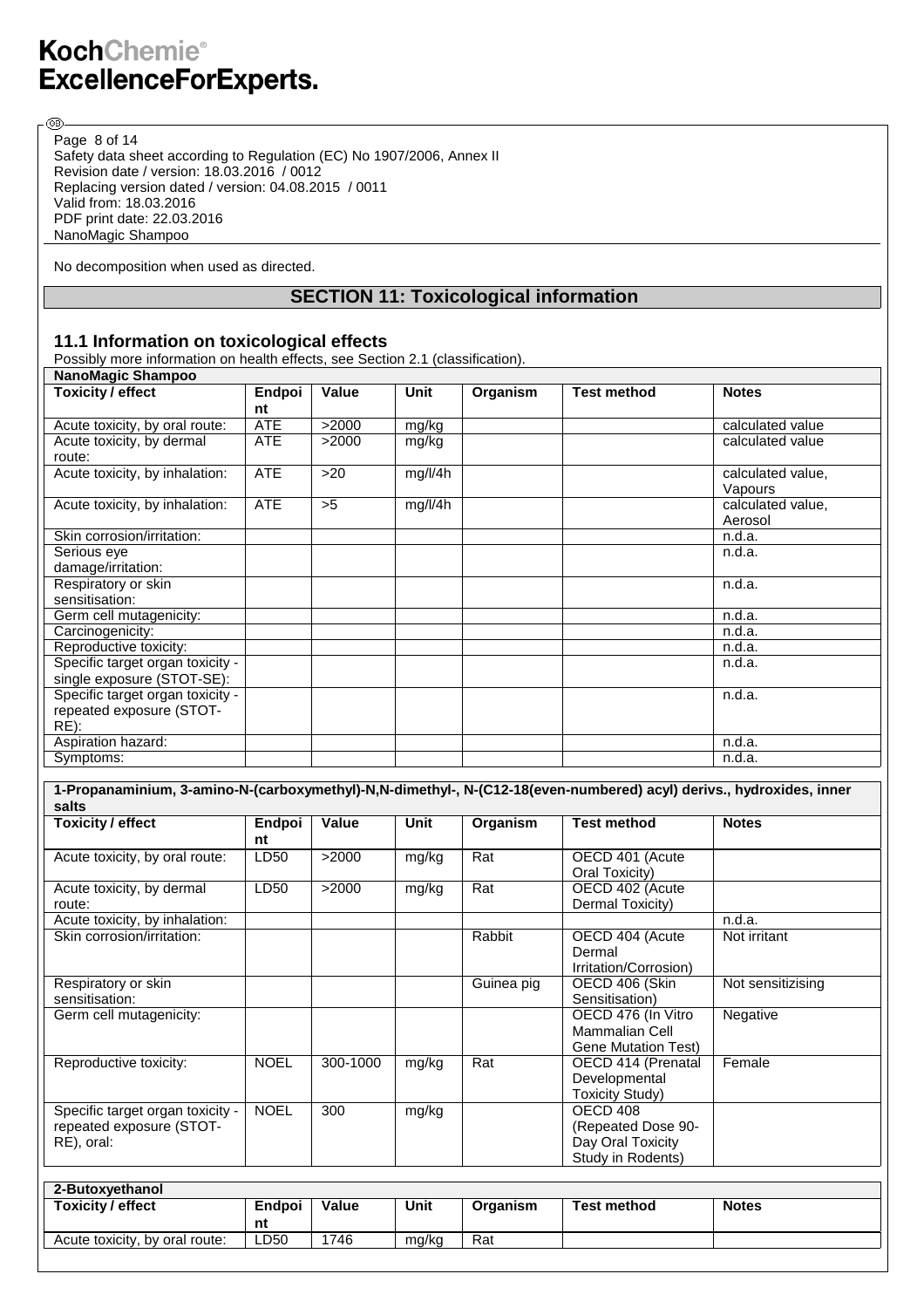®

Safety data sheet according to Regulation (EC) No 1907/2006, Annex II Revision date / version: 18.03.2016 / 0012 Replacing version dated / version: 04.08.2015 / 0011 Valid from: 18.03.2016 PDF print date: 22.03.2016 NanoMagic Shampoo Page 9 of 14

| Acute toxicity, by dermal        | LD50        | 2275     | mg/kg | Guinea pig | OECD 402 (Acute  | Does not conform with      |
|----------------------------------|-------------|----------|-------|------------|------------------|----------------------------|
| route:                           |             |          |       |            | Dermal Toxicity) | EU classification.         |
| Acute toxicity, by inhalation:   | <b>LC50</b> | $2 - 20$ | mg/l  | Rat        |                  |                            |
| Skin corrosion/irritation:       |             |          |       | Rabbit     |                  | Irritant, Product          |
|                                  |             |          |       |            |                  | removes fat.               |
| Serious eye                      |             |          |       | Rabbit     |                  | Intensively irritant, Risk |
| damage/irritation:               |             |          |       |            |                  | of serious damage to       |
|                                  |             |          |       |            |                  | eyes.                      |
| Respiratory or skin              |             |          |       | Guinea pig |                  | Not sensitizising          |
| sensitisation:                   |             |          |       |            |                  |                            |
| Specific target organ toxicity - |             |          |       |            |                  |                            |
| repeated exposure (STOT-         |             |          |       |            |                  |                            |
| RE):                             |             |          |       |            |                  |                            |
| Symptoms:                        |             |          |       |            |                  | acidosis, ataxia,          |
|                                  |             |          |       |            |                  | breathing difficulties,    |
|                                  |             |          |       |            |                  | respiratory distress,      |
|                                  |             |          |       |            |                  | drowsiness,                |
|                                  |             |          |       |            |                  | unconsciousness,           |
|                                  |             |          |       |            |                  | annoyance, coughing,       |
|                                  |             |          |       |            |                  | headaches,                 |
|                                  |             |          |       |            |                  | gastrointestinal           |
|                                  |             |          |       |            |                  | disturbances,              |
|                                  |             |          |       |            |                  | insomnia, mucous           |
|                                  |             |          |       |            |                  | membrane irritation,       |
|                                  |             |          |       |            |                  | dizziness                  |

## **SECTION 12: Ecological information**

Possibly more information on environmental effects, see Section 2.1 (classification).

| NanoMagic Shampoo        |                 |             |       |             |          |                    |                          |  |
|--------------------------|-----------------|-------------|-------|-------------|----------|--------------------|--------------------------|--|
| <b>Toxicity / effect</b> | <b>Endpoint</b> | <b>Time</b> | Value | <b>Unit</b> | Organism | <b>Test method</b> | <b>Notes</b>             |  |
| 12.1. Toxicity to fish:  |                 |             |       |             |          |                    | n.d.a.                   |  |
| 12.1. Toxicity to        |                 |             |       |             |          |                    | n.d.a.                   |  |
| daphnia:                 |                 |             |       |             |          |                    |                          |  |
| 12.1. Toxicity to algae: |                 |             |       |             |          |                    | n.d.a.                   |  |
| 12.2. Persistence and    |                 |             |       |             |          |                    | The surfactant(s)        |  |
| degradability:           |                 |             |       |             |          |                    | contained in this        |  |
|                          |                 |             |       |             |          |                    | mixture                  |  |
|                          |                 |             |       |             |          |                    | complies(comply) with    |  |
|                          |                 |             |       |             |          |                    | the biodegradability     |  |
|                          |                 |             |       |             |          |                    | criteria as laid down in |  |
|                          |                 |             |       |             |          |                    | Regulation (EC)          |  |
|                          |                 |             |       |             |          |                    | No.648/2004 on           |  |
|                          |                 |             |       |             |          |                    | detergents. Data to      |  |
|                          |                 |             |       |             |          |                    | support this assertion   |  |
|                          |                 |             |       |             |          |                    | are held at the disposal |  |
|                          |                 |             |       |             |          |                    | of the competent         |  |
|                          |                 |             |       |             |          |                    | authorities of the       |  |
|                          |                 |             |       |             |          |                    | Member States and will   |  |
|                          |                 |             |       |             |          |                    | be made available to     |  |
|                          |                 |             |       |             |          |                    | them, at their direct    |  |
|                          |                 |             |       |             |          |                    | request or at the        |  |
|                          |                 |             |       |             |          |                    | request of a detergent   |  |
|                          |                 |             |       |             |          |                    | manufacturer.            |  |
| 12.3. Bioaccumulative    |                 |             |       |             |          |                    | n.d.a.                   |  |
| potential:               |                 |             |       |             |          |                    |                          |  |
| 12.4. Mobility in soil:  |                 |             |       |             |          |                    | n.d.a.                   |  |
| 12.5. Results of PBT     |                 |             |       |             |          |                    | n.d.a.                   |  |
| and vPvB assessment      |                 |             |       |             |          |                    |                          |  |
| 12.6. Other adverse      |                 |             |       |             |          |                    | n.d.a.                   |  |
| effects:                 |                 |             |       |             |          |                    |                          |  |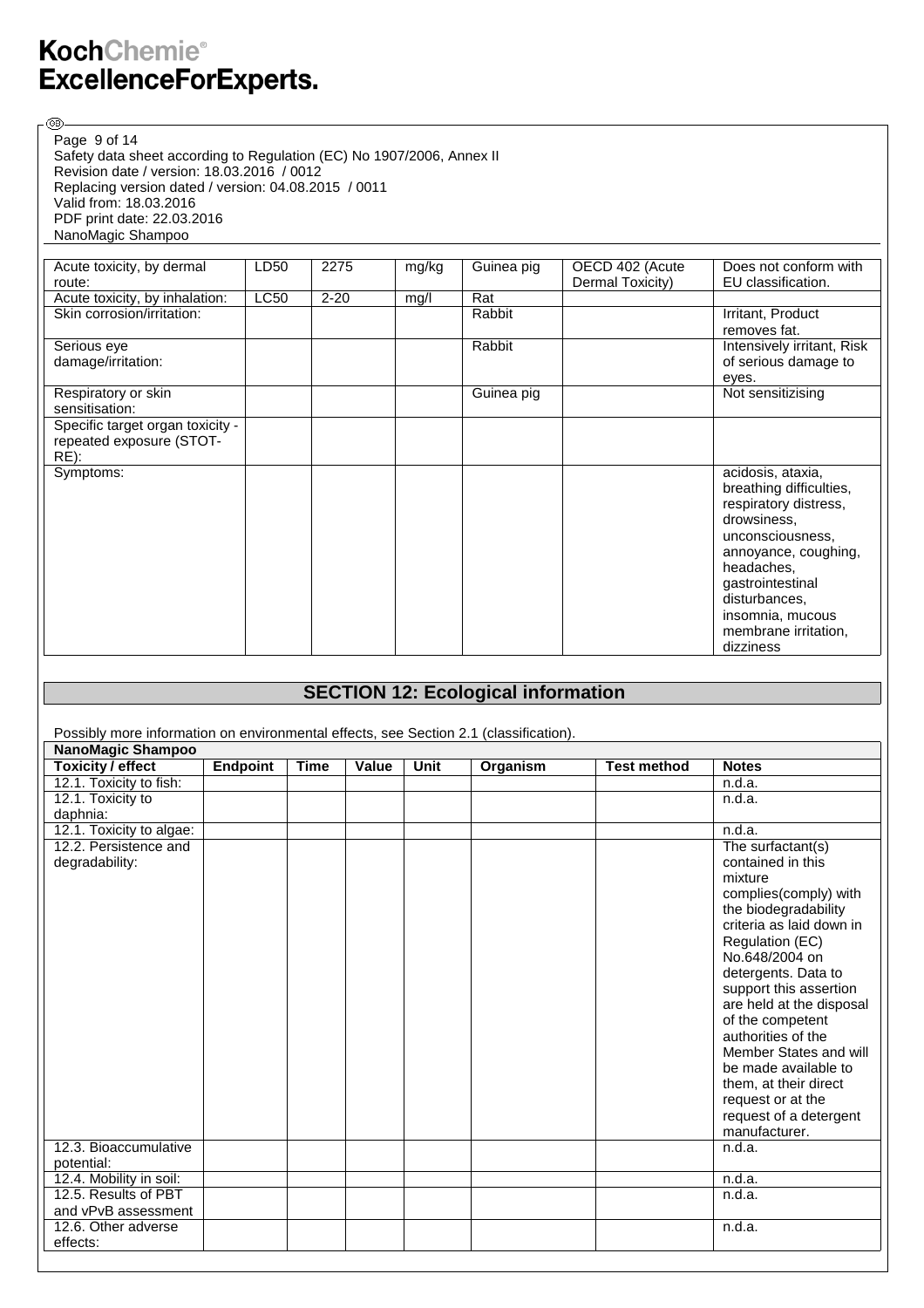®

Safety data sheet according to Regulation (EC) No 1907/2006, Annex II Revision date / version: 18.03.2016 / 0012 Replacing version dated / version: 04.08.2015 / 0011 Valid from: 18.03.2016 PDF print date: 22.03.2016 NanoMagic Shampoo Page 10 of 14

| Other information: |  |  |  | According to the    |
|--------------------|--|--|--|---------------------|
|                    |  |  |  | recipe, contains no |
|                    |  |  |  | $\sim$<br>AUX.      |

| 1-Propanaminium, 3-amino-N-(carboxymethyl)-N,N-dimethyl-, N-(C12-18(even-numbered) acyl) derivs., hydroxides, inner<br>salts |               |             |            |             |                 |                                     |                        |
|------------------------------------------------------------------------------------------------------------------------------|---------------|-------------|------------|-------------|-----------------|-------------------------------------|------------------------|
| <b>Toxicity / effect</b>                                                                                                     | Endpoint      | <b>Time</b> | Value      | <b>Unit</b> | Organism        | <b>Test method</b>                  | <b>Notes</b>           |
| 12.1. Toxicity to fish:                                                                                                      | <b>LC50</b>   | 96h         | 1,11       | mg/l        |                 | OECD <sub>203</sub>                 |                        |
|                                                                                                                              |               |             |            |             |                 | (Fish, Acute)                       |                        |
|                                                                                                                              |               |             |            |             |                 | Toxicity Test)                      |                        |
| 12.1. Toxicity to fish:                                                                                                      | NOEC/NO       | 96h         | 0,54       | mg/l        | Pimephales      | OECD <sub>203</sub>                 |                        |
|                                                                                                                              | EL            |             |            |             | promelas        | (Fish, Acute                        |                        |
|                                                                                                                              |               |             |            |             |                 | Toxicity Test)                      |                        |
| 12.1. Toxicity to                                                                                                            | NOEC/NO       | 21d         | $0, 9 - 1$ | mg/l        | Daphnia magna   | OECD <sub>211</sub>                 |                        |
| daphnia:                                                                                                                     | EL.           |             |            |             |                 | (Daphnia                            |                        |
|                                                                                                                              |               |             |            |             |                 | magna                               |                        |
|                                                                                                                              |               |             |            |             |                 | Reproduction                        |                        |
|                                                                                                                              |               |             |            |             |                 | Test)                               |                        |
| 12.1. Toxicity to algae:                                                                                                     | NOEC/NO<br>EL | 72h         | 0,36       | mg/l        |                 | ISO 10253                           |                        |
| 12.2. Persistence and                                                                                                        |               |             |            |             |                 |                                     | Readily biodegradable  |
| degradability:                                                                                                               |               |             |            |             |                 |                                     | (Analogous conclusion) |
| 12.3. Bioaccumulative                                                                                                        | <b>BCF</b>    |             | $3 - 71$   |             |                 |                                     |                        |
| potential:                                                                                                                   |               |             |            |             |                 |                                     |                        |
| 12.3. Bioaccumulative                                                                                                        | Log Pow       |             | 4,2        |             |                 |                                     |                        |
| potential:                                                                                                                   |               |             |            |             |                 |                                     |                        |
| Toxicity to annelids:                                                                                                        | LCO           | 14d         | 1000       | mg/kg<br>dw | Eisenia foetida | OECD <sub>220</sub><br>(Enchytraeid |                        |
|                                                                                                                              |               |             |            |             |                 | Reproduction                        |                        |
|                                                                                                                              |               |             |            |             |                 | Test)                               |                        |

| 2-Butoxyethanol          |             |             |       |               |                  |                       |              |
|--------------------------|-------------|-------------|-------|---------------|------------------|-----------------------|--------------|
| <b>Toxicity / effect</b> | Endpoint    | <b>Time</b> | Value | <b>Unit</b>   | Organism         | <b>Test method</b>    | <b>Notes</b> |
| 12.1. Toxicity to fish:  | <b>LC50</b> | 96h         | 1474  | mg/l          | Oncorhynchus     | OECD <sub>203</sub>   |              |
|                          |             |             |       |               | mykiss           | (Fish, Acute          |              |
|                          |             |             |       |               |                  | <b>Toxicity Test)</b> |              |
| 12.1. Toxicity to        | <b>EC50</b> | 48h         | 1550  | mg/l          | Daphnia magna    | OECD <sub>202</sub>   |              |
| daphnia:                 |             |             |       |               |                  | (Daphnia sp.          |              |
|                          |             |             |       |               |                  | Acute                 |              |
|                          |             |             |       |               |                  | Immobilisation        |              |
|                          |             |             |       |               |                  | Test)                 |              |
| 12.1. Toxicity to        | NOEC/NO     | 21d         | 100   | mg/l          | Daphnia magna    | OECD <sub>211</sub>   |              |
| daphnia:                 | <b>EL</b>   |             |       |               |                  | (Daphnia              |              |
|                          |             |             |       |               |                  | magna                 |              |
|                          |             |             |       |               |                  | Reproduction          |              |
|                          |             |             |       |               |                  | Test)                 |              |
| 12.1. Toxicity to algae: | <b>EC50</b> | 72h         | 1840  | mg/l          | Pseudokirchnerie | <b>OECD 201</b>       |              |
|                          |             |             |       |               | lla subcapitata  | (Alga, Growth         |              |
|                          |             |             |       |               |                  | Inhibition Test)      |              |
| 12.2. Persistence and    |             | 28d         | >99   | $\frac{9}{6}$ |                  | <b>OECD 302 B</b>     |              |
| degradability:           |             |             |       |               |                  | (Inherent             |              |
|                          |             |             |       |               |                  | Biodegradability      |              |
|                          |             |             |       |               |                  | - Zahn-               |              |
|                          |             |             |       |               |                  | Wellens/EMPA          |              |
|                          |             |             |       |               |                  | Test)                 |              |
| 12.2. Persistence and    |             | 28d         | 95    | $\%$          |                  | <b>OECD 301 E</b>     |              |
| degradability:           |             |             |       |               |                  | (Ready                |              |
|                          |             |             |       |               |                  | Biodegradability      |              |
|                          |             |             |       |               |                  | - Modified            |              |
|                          |             |             |       |               |                  | <b>OECD</b>           |              |
|                          |             |             |       |               |                  | Screening Test)       |              |
| 12.3. Bioaccumulative    | Log Pow     |             | 0,83  |               |                  |                       | Negative     |
| potential:               |             |             |       |               |                  |                       |              |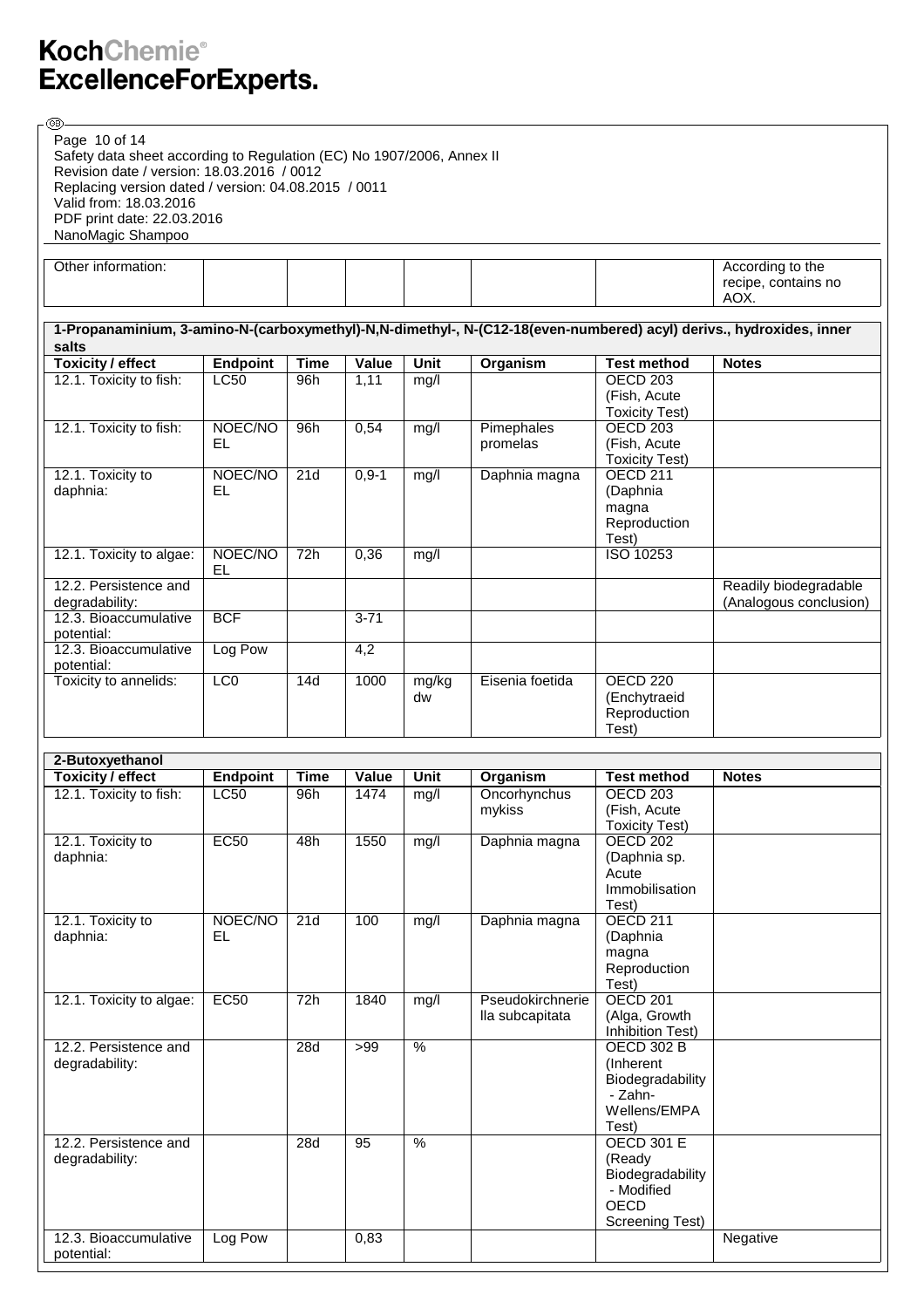@

Safety data sheet according to Regulation (EC) No 1907/2006, Annex II Revision date / version: 18.03.2016 / 0012 Replacing version dated / version: 04.08.2015 / 0011 Valid from: 18.03.2016 PDF print date: 22.03.2016 NanoMagic Shampoo Page 11 of 14

| 12.4. Mobility in soil:                     | H (Henry)       |     | 0.000<br>0016 | atm*m3<br>/mol |                       |               |                                        |
|---------------------------------------------|-----------------|-----|---------------|----------------|-----------------------|---------------|----------------------------------------|
| 12.5. Results of PBT<br>and vPvB assessment |                 |     |               |                |                       |               | No PBT substance, No<br>vPvB substance |
| Toxicity to bacteria:                       | EC <sub>0</sub> | 16h | >700          | mg/l           | Pseudomonas<br>putida | DIN 38412 T.8 |                                        |

## **SECTION 13: Disposal considerations**

#### **13.1 Waste treatment methods For the substance / mixture / residual amounts**

EC disposal code no.:

The waste codes are recommendations based on the scheduled use of this product.

Owing to the user's specific conditions for use and disposal, other waste codes may be

allocated under certain circumstances. (2014/955/EU)

07 06 01 aqueous washing liquids and mother liquors

20 01 29 detergents containing hazardous substances

Recommendation:

Sewage disposal shall be discouraged.

Pay attention to local and national official regulations.

E.g. suitable incineration plant.

E.g. dispose at suitable refuse site.

#### **For contaminated packing material**

#### Pay attention to local and national official regulations.

Empty container completely.

Uncontaminated packaging can be recycled.

Dispose of packaging that cannot be cleaned in the same manner as the substance.

Recommended cleaner:

#### **Water**

## **SECTION 14: Transport information**

| <b>General statements</b>                                                         |                |
|-----------------------------------------------------------------------------------|----------------|
| 14.1. UN number:                                                                  | n.a.           |
| Transport by road/by rail (ADR/RID)                                               |                |
| 14.2. UN proper shipping name:                                                    |                |
| 14.3. Transport hazard class(es):                                                 | n.a.           |
| 14.4. Packing group:                                                              | n.a.           |
| Classification code:                                                              | n.a.           |
| LQ (ADR 2015):                                                                    | n.a.           |
| 14.5. Environmental hazards:                                                      | Not applicable |
| Tunnel restriction code:                                                          |                |
| Transport by sea (IMDG-code)                                                      |                |
| 14.2. UN proper shipping name:                                                    |                |
| 14.3. Transport hazard class(es):                                                 | n.a.           |
| 14.4. Packing group:                                                              | n.a.           |
| Marine Pollutant:                                                                 | n.a            |
| 14.5. Environmental hazards:                                                      | Not applicable |
| Transport by air (IATA)                                                           |                |
| 14.2. UN proper shipping name:                                                    |                |
| 14.3. Transport hazard class(es):                                                 | n.a.           |
| 14.4. Packing group:                                                              | n.a.           |
| 14.5. Environmental hazards:                                                      | Not applicable |
| 14.6. Special precautions for user                                                |                |
| Unless specified otherwise, general measures for safe transport must be followed. |                |
| 14.7. Transport in bulk according to Annex II of MARPOL and the IBC Code          |                |

Non-dangerous material according to Transport Regulations.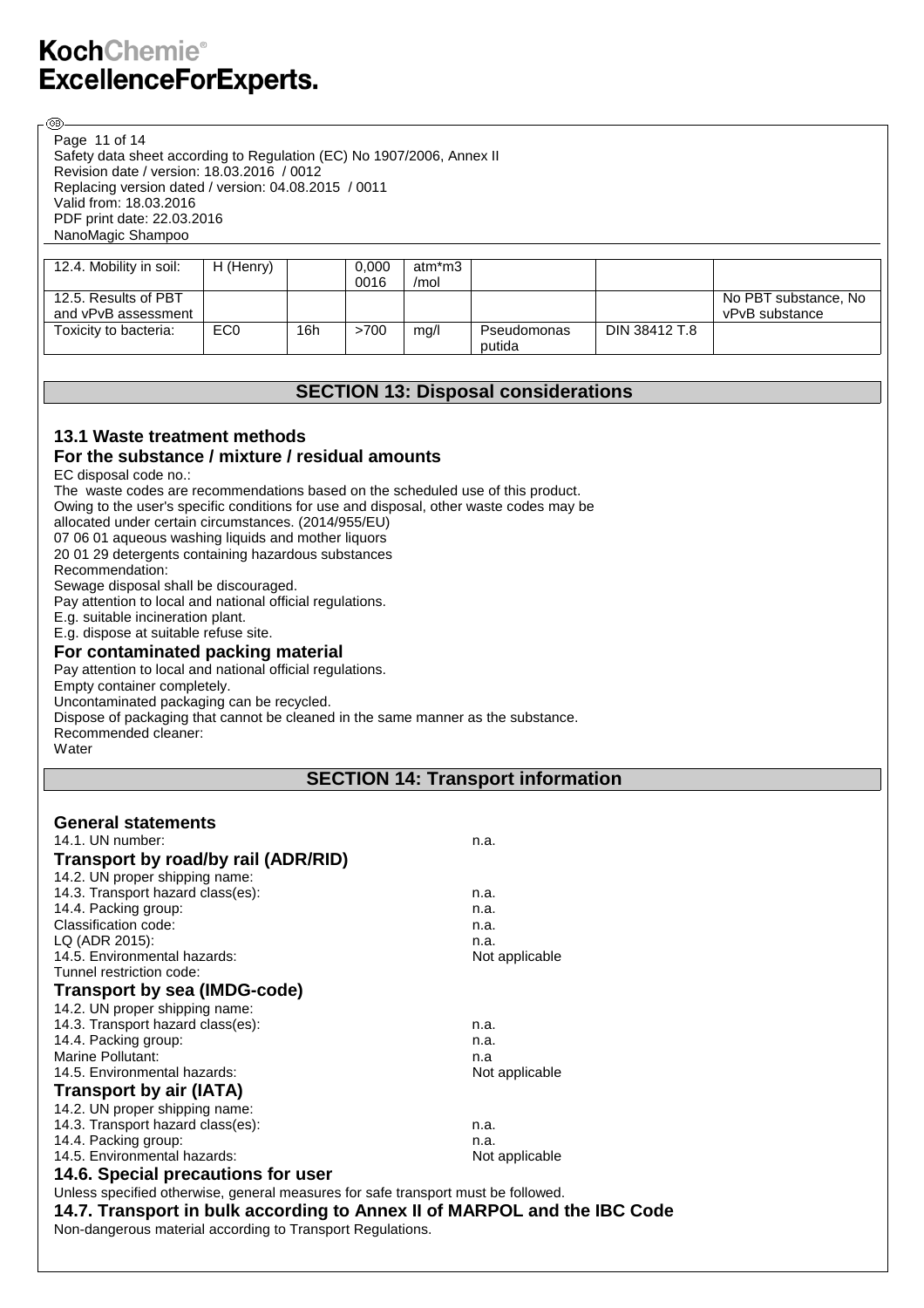Page 12 of 14

@ි

Safety data sheet according to Regulation (EC) No 1907/2006, Annex II Revision date / version: 18.03.2016 / 0012 Replacing version dated / version: 04.08.2015 / 0011 Valid from: 18.03.2016 PDF print date: 22.03.2016 NanoMagic Shampoo

## **SECTION 15: Regulatory information**

#### **15.1 Safety, health and environmental regulations/legislation specific for the substance or mixture** For classification and labelling see Section 2.

Observe restrictions:

Comply with trade association/occupational health regulations.

### **15.2 Chemical safety assessment**

A chemical safety assessment is not provided for mixtures.

## **SECTION 16: Other information**

Revised sections: 2, 3, 8, 11, 12

These details refer to the product as it is delivered.

Employee instruction/training in handling hazardous materials is required.

#### **Classification and processes used to derive the classification of the mixture in accordance with the ordinance (EG) 1272/2008 (CLP):**

| Classification in accordance with regulation<br>(EC) No. 1272/2008 (CLP) | <b>Evaluation method used</b>                      |
|--------------------------------------------------------------------------|----------------------------------------------------|
| Eye Irrit. 2, H319                                                       | Classification according to calculation procedure. |

The following phrases represent the posted Hazard Class and Risk Category Code (GHS/CLP) of the product and the constituents (specified in Section 2 and 3). H302 Harmful if swallowed.

H312 Harmful in contact with skin.

H315 Causes skin irritation.

H318 Causes serious eye damage. H319 Causes serious eye irritation.

H332 Harmful if inhaled.

H412 Harmful to aquatic life with long lasting effects.

Eye Irrit. — Eye irritation Eye Dam. — Serious eye damage Aquatic Chronic — Hazardous to the aquatic environment - chronic Acute Tox. — Acute toxicity - oral Skin Irrit. - Skin irritation Acute Tox. — Acute toxicity - dermal Acute Tox. — Acute toxicity - inhalation

**Any abbreviations and acronyms used in this document:**

AC Article Categories acc., acc. to according, according to ACGIHAmerican Conference of Governmental Industrial Hygienists ADR Accord européen relatif au transport international des marchandises Dangereuses par Route (= European Agreement concerning the International Carriage of Dangerous Goods by Road) AOEL Acceptable Operator Exposure Level AOX Adsorbable organic halogen compounds approx. approximately Art., Art. no. Article number ATE Acute Toxicity Estimate according to Regulation (EC) 1272/2008 (CLP) BAM Bundesanstalt für Materialforschung und -prüfung (Federal Institute for Materials Research and Testing, Germany) BAuA Bundesanstalt für Arbeitsschutz und Arbeitsmedizin (= Federal Institute for Occupational Health and Safety, Germany) BCF Bioconcentration factor BGV Berufsgenossenschaftliche Vorschrift (= Accident Prevention Regulation)

BHT Butylhydroxytoluol (= 2,6-Di-t-butyl-4-methyl-phenol)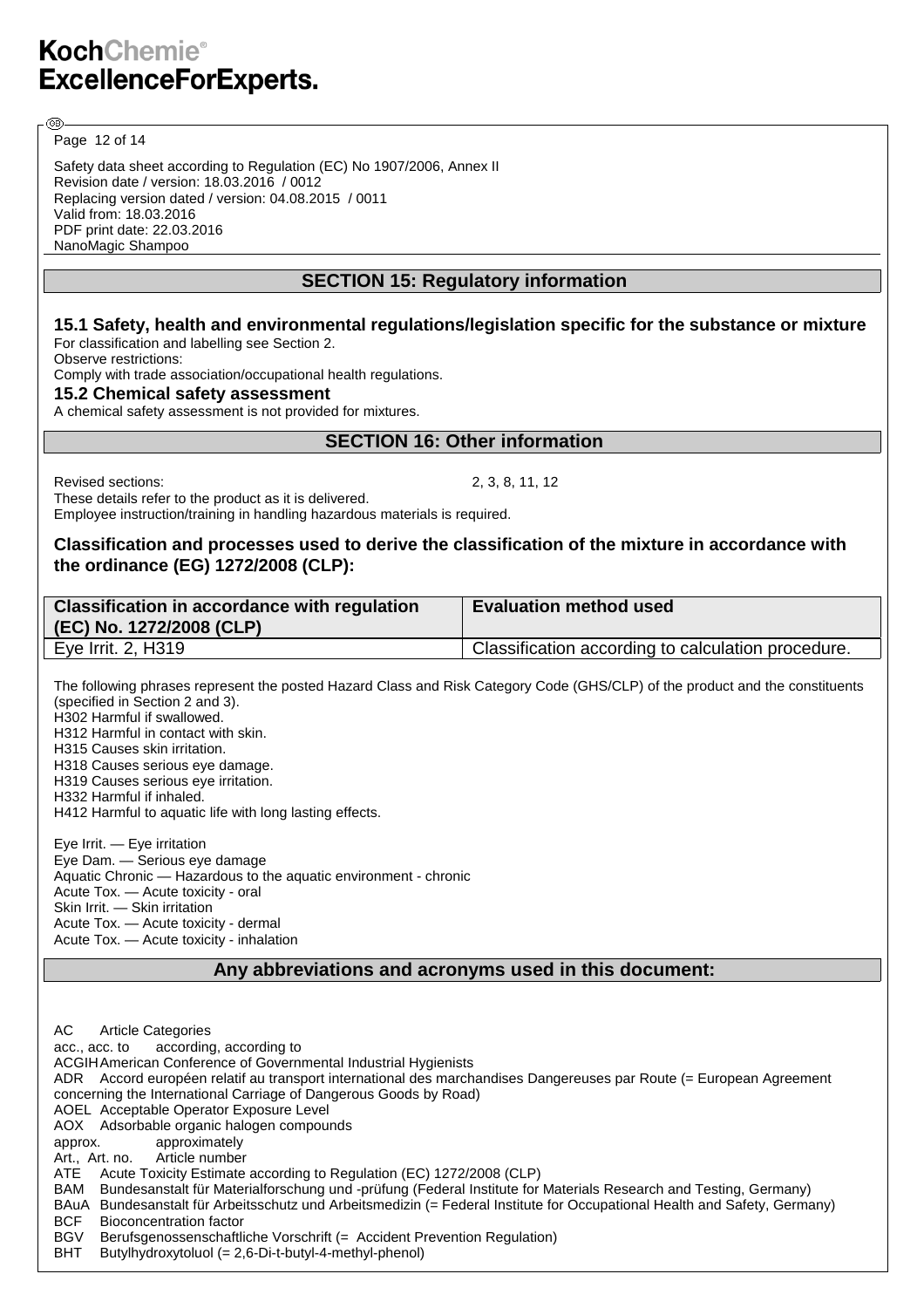**ි**ව Page 13 of 14Safety data sheet according to Regulation (EC) No 1907/2006, Annex II Revision date / version: 18.03.2016 / 0012 Replacing version dated / version: 04.08.2015 / 0011 Valid from: 18.03.2016 PDF print date: 22.03.2016 NanoMagic Shampoo BMGV Biological monitoring guidance value (EH40, UK) BOD Biochemical oxygen demand BSEF Bromine Science and Environmental Forum bw body weight CAS Chemical Abstracts Service CEC Coordinating European Council for the Development of Performance Tests for Fuels, Lubricants and Other Fluids CESIO Comité Européen des Agents de Surface et de leurs Intermédiaires Organiques CIPAC Collaborative International Pesticides Analytical Council CLP Classification, Labelling and Packaging (REGULATION (EC) No 1272/2008 on classification, labelling and packaging of substances and mixtures) CMR carcinogenic, mutagenic, reproductive toxic COD Chemical oxygen demand CTFA Cosmetic, Toiletry, and Fragrance Association DMEL Derived Minimum Effect Level DNEL Derived No Effect Level DOC Dissolved organic carbon DT50 Dwell Time - 50% reduction of start concentration DVS Deutscher Verband für Schweißen und verwandte Verfahren e.V. (= German Association for Welding and Allied Processes) dw dry weight e.g. for example (abbreviation of Latin 'exempli gratia'), for instance EC European Community ECHA European Chemicals Agency EEA European Economic Area EEC European Economic Community<br>EINECS European Inventory of E European Inventory of Existing Commercial Chemical Substances ELINCS European List of Notified Chemical Substances EN European Norms<br>EPA United States Ent **United States Environmental Protection Agency (United States of America)** ERC Environmental Release Categories ES Exposure scenario etc. et cetera EU European Union EWC European Waste Catalogue Fax. Fax number gen. general GHS Globally Harmonized System of Classification and Labelling of Chemicals GWP Global warming potential<br>HET-CAM Hen's Egg Test Hen's Egg Test - Chorionallantoic Membrane HGWPHalocarbon Global Warming Potential IARC International Agency for Research on Cancer IATA International Air Transport Association **IBC** Intermediate Bulk Container<br>**IBC** (Code) International Bulk C International Bulk Chemical (Code) IC Inhibitory concentration IMDG-code International Maritime Code for Dangerous Goods incl. including, inclusive **IUCLID** International Uniform ChemicaL Information Database LC lethal concentration LC50 lethal concentration 50 percent kill LCLo lowest published lethal concentration LD Lethal Dose of a chemical LD50 Lethal Dose, 50% kill LDLo Lethal Dose Low LOAELLowest Observed Adverse Effect Level LOEC Lowest Observed Effect Concentration LOEL Lowest Observed Effect Level LQ Limited Quantities<br>
MARPOL lnternatio International Convention for the Prevention of Marine Pollution from Ships n.a. not applicable n.av. not available n.c. not checked n.d.a. no data available NIOSHNational Institute of Occupational Safety and Health (United States of America)